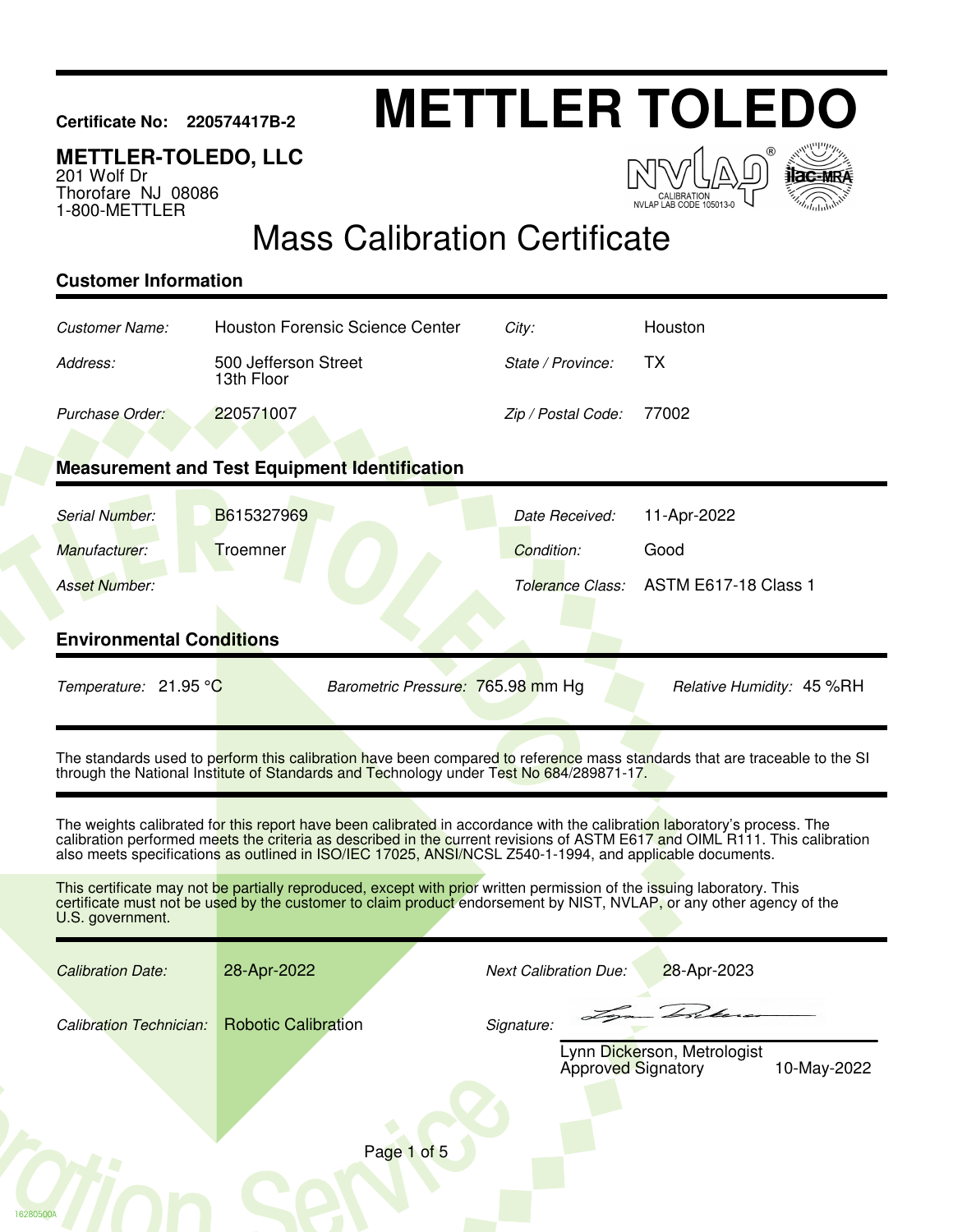#### **As Found Data**

| Nominal<br>Value&Suffix | Serial<br>Number | True<br>Mass | Conventional<br>Mass | Uncertainty<br>(mg, $k = 2$ ) | Tolerance | Density<br>(g/cm <sup>3</sup> ) |
|-------------------------|------------------|--------------|----------------------|-------------------------------|-----------|---------------------------------|
| $2 \, mg$               | B615327969       | 0.0020009g   | 0.0020009g           | 0.0020                        | 0.0100 mg | 7.95                            |
|                         |                  |              |                      |                               |           |                                 |
|                         |                  |              |                      |                               |           |                                 |
|                         |                  |              |                      |                               |           |                                 |
|                         |                  |              |                      |                               |           |                                 |
|                         |                  |              |                      |                               |           |                                 |
|                         |                  |              |                      |                               |           |                                 |
|                         |                  |              |                      |                               |           |                                 |
|                         |                  |              |                      |                               |           |                                 |
|                         |                  |              |                      |                               |           |                                 |
|                         |                  |              |                      |                               |           |                                 |
|                         |                  |              |                      |                               |           |                                 |
|                         |                  |              |                      |                               |           |                                 |
|                         |                  |              |                      |                               |           |                                 |
|                         |                  |              |                      |                               |           |                                 |
|                         |                  | Page 2 of 5  |                      |                               |           | 1 As Found / 1 Total            |
|                         |                  |              |                      |                               |           |                                 |
| 16280500A               |                  |              |                      |                               |           |                                 |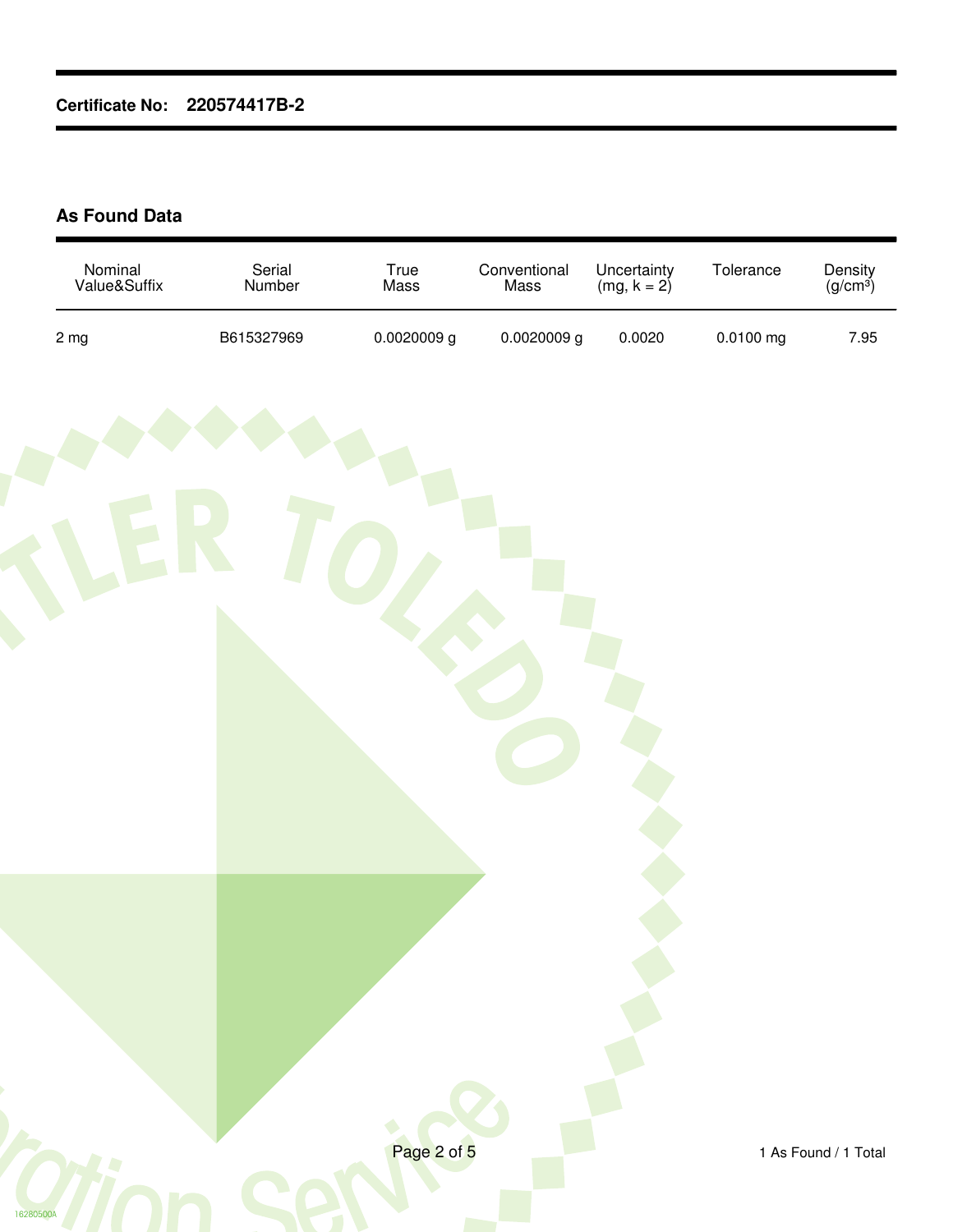#### **As Left Data**

| Nominal<br>Value&Suffix | Serial<br>Number | True<br>Mass | Conventional<br>Mass | Uncertainty<br>(mg, $k = 2$ ) | Tolerance   | Density<br>(g/cm <sup>3</sup> ) |
|-------------------------|------------------|--------------|----------------------|-------------------------------|-------------|---------------------------------|
| $2 \, mg$               | B615327969       | 0.0020009g   | 0.0020009g           | 0.0020                        | $0.0100$ mg | 7.95                            |
|                         |                  |              |                      |                               |             |                                 |
| 16280500A               |                  | Page 3 of 5  |                      |                               |             | 1 As Found / 1 Total            |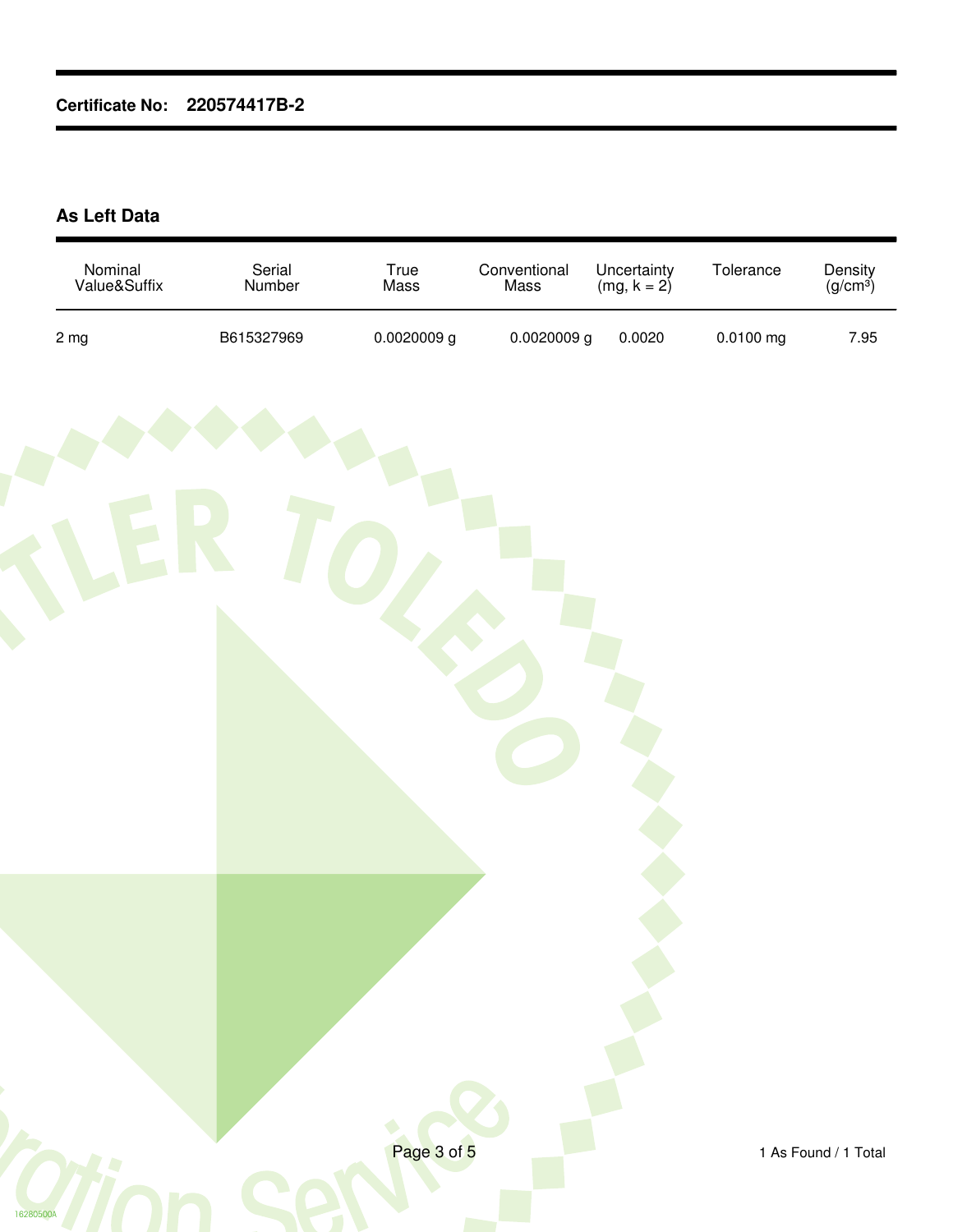#### **Standards and Comparators Used**

16280500A

| Nominal<br>Value&Suffix | Serial Number | Standard<br>Set No. | Cal<br>Due           | Comparator<br>Used | Cal<br>Due  | Procedure<br>Used |
|-------------------------|---------------|---------------------|----------------------|--------------------|-------------|-------------------|
| 2 mg                    | B615327969    | S120A               | 01-Sep-2022 A5XL-134 |                    | 01-Jan-2023 | Multi A-B         |
| <b>Comments</b>         |               |                     |                      |                    |             |                   |

Supplementary to certificate # 220574417B-1 Serial Number amended